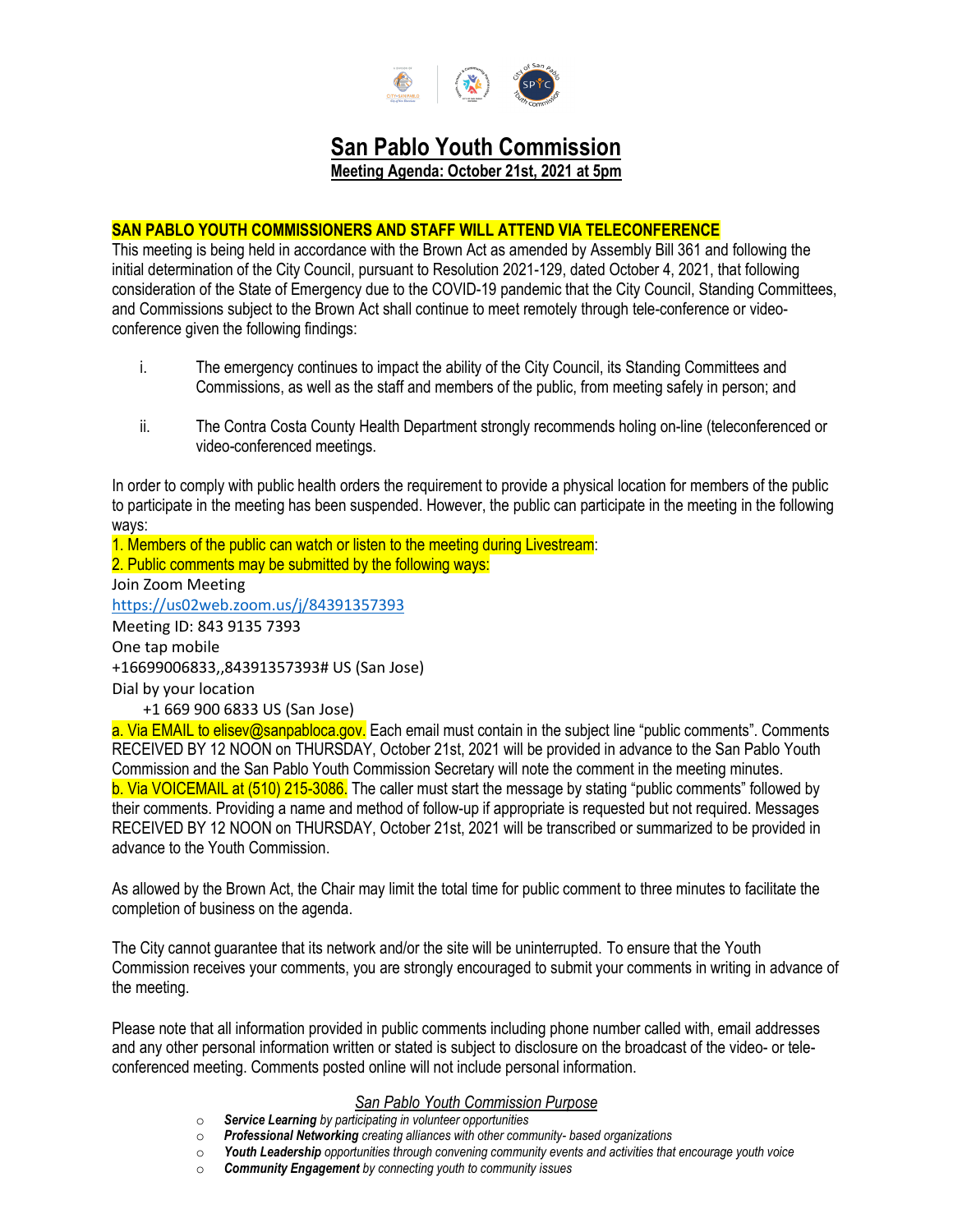

In accordance with the Americans with Disabilities Act, persons requiring assistance or auxiliary aids in order to participate should contact the Youth, School, & Community Partnerships Division at City Hall, 1000 Gateway Avenue, San Pablo, or by calling (510) 215-3086, as soon as possible prior to the meeting. The City will give such requests primary consideration, taking into account undue financial and administrative burdens or fundamental alterations in the city service, program or activity.

The full agenda packet may also be viewed on the city website at [https://www.sanpabloca.gov/1467/San-Pablo-](https://www.sanpabloca.gov/1467/San-Pablo-Youth-Commission)[Youth-Commission.](https://www.sanpabloca.gov/1467/San-Pablo-Youth-Commission)

Copies of this Agenda and non-exempt public records relating to an open session item on this agenda will be available for public view at the Youth, School, & Community Partnerships Division, 1000 Gateway Avenue, San Pablo.

Written comments on agenda items shall be submitted by Noon the day of the meeting to allow sufficient time for copying and consideration before the Youth Commission consideration of the agenda item. Written comments exceeding one page must be submitted by 7:30 a.m. the day of the meeting.

#### *San Pablo Youth Commission Purpose*

- o *Service Learning by participating in volunteer opportunities*
- o *Professional Networking creating alliances with other community- based organizations*
- o *Youth Leadership opportunities through convening community events and activities that encourage youth voice*
- **Community Engagement** by connecting youth to community issues